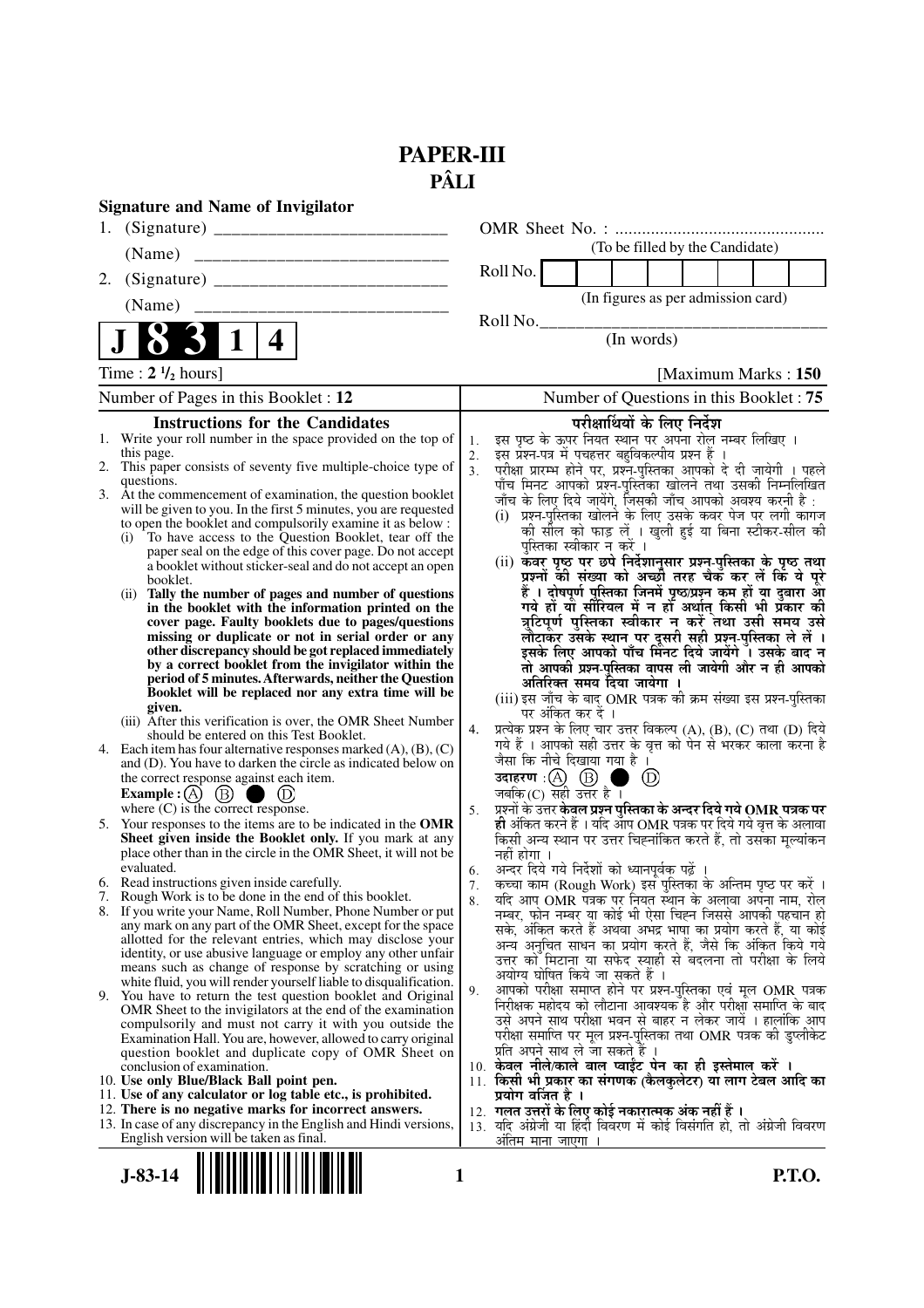### **P**Ā**LI Paper – III**

- **Note :** This paper contains **seventy five (75)** objective type questions of **two (2)** marks each. **All** questions are compulsory.
- **1.** The total number of suffering (Dukkha) in the Dhamma cakkappavattanasutta is
	- $(A)$  Five  $(B)$  Six
	- (C) Seven (D) Eight
- **2.** Buddha firstly wanted to preach his dhamma to
	- (A) Ālāra kālāma
	- (B) Uddaka-rāmaputta
	- (C) Pañcavaggiyabhikhū
	- (D) Kondañña
- **3.** 'Gacchāma mayam, āvuso, Bhagavato santike, so no Bhagavā satthā'ti' this statement was made by
	- (A) Gavampati (B) Buddha
	- (C) Sāriputta (D) Moggallāna
- **4.** Māra was defeated for the first time by the Buddha under
	- (A) Bodhi-rukkha
	- (B) Ajapāla-nigrodha
	- (C) Mucalinda
	- (D) Rājāyatana
- **5.** The first Tevācikā upāsikā was
	- (A) Mother of Yasa
	- (B) Mahāpajāpatigotam
	- (C) Khemā
	- (D) Patācārā
- **6.** 'Sammā-ājīvo' is placed in Noble Eight-fold path at the place, that is
	- (A) Third (B) Fourth
	- (C) Fifth (D) Sixth

Paper-III 2 J-83-14

- **7.** The name of the river, on the bank of which the Bodhitree was, is
	- $(A)$  Gomati  $(B)$  Ganga
	- (C) Narmadā (D) Nirañjanā
- **8.** 'Sabbāsava-Sutta' was preached at
	- (A) Sāvatthi (B) Rājagaha
	- (C) Kusinārā (D) Vesāli
- **9.** The ways of destruction of Āsavas are in number mentioned in 'Sabbāsavasutta'
	- $(A)$  Five  $(B)$  Six
	- (C) Seven (D) Eight
- **10.** Arised cankers are destroyed by
	- (A) Ayonisomanasikāra
	- (B) Yonisomanasikāra
	- (C) Adhivāsanā
	- (D) Vinodanā
- **11.** 'Vicikicchā' is destroyed by
	- (A) Bhāvanā (B) Adhivāsanā
	- (C) Patisevanā (D) Dassanā
- **12.** 'Kāmavitakka' is eradicated by
	- (A) Vinodanā (B) Patisevanā
	- (C) Bhāvanā (D) Samvarā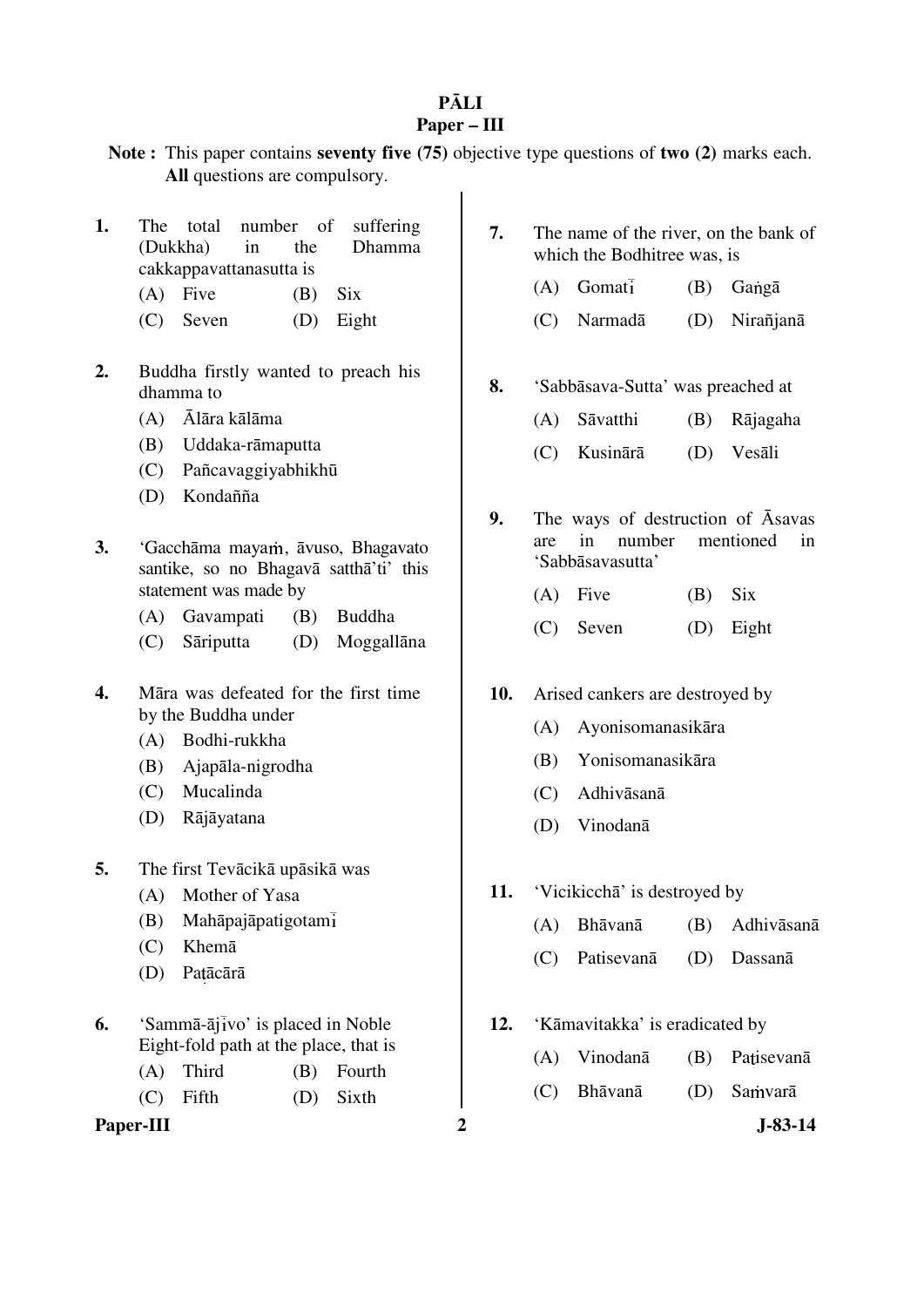# पालि (भाषा एवं साहित्य)

## ¯ÖÏ¿®Ö¯Ö¡Ö **– III**

|           | हैं ।                    |                                                                                                   |             | सूचना: इस प्रश्नपत्र में पचहत्तर (75) बहु-विकल्पीय प्रश्न हैं । प्रत्येक प्रश्न के दो (2) अंक हैं । सभी प्रश्न अनिवार्य |     |                              |                                                                                         |     |           |
|-----------|--------------------------|---------------------------------------------------------------------------------------------------|-------------|-------------------------------------------------------------------------------------------------------------------------|-----|------------------------------|-----------------------------------------------------------------------------------------|-----|-----------|
| 1.        | संख्या है                | 'धम्मचक्कप्पवत्तन-सुत्त में दुक्ख' की कुल                                                         |             |                                                                                                                         | 7.  |                              | उस नदी का नाम, जिसके तीर पर बोधिवृक्ष<br>स्थित था, है                                   |     |           |
|           | (A)                      | पाँच                                                                                              | (B)         | छह                                                                                                                      |     | (A)                          | गोमती                                                                                   | (B) | गंगा      |
|           | (C)                      | सात                                                                                               | (D)         | आठ                                                                                                                      |     | (C)                          | नर्मदा                                                                                  | (D) | निरञ्जना  |
| 2.        | चाहते थे :               | बुद्ध सर्वप्रथम अपने धम्म का उपदेश इन्हें देना                                                    |             |                                                                                                                         | 8.  |                              | 'सब्बासव-सुत्त' की देशना यहाँ की गयी थी :                                               |     |           |
|           |                          | $(A)$ आलार-कालाम $(B)$ उद्दक-रामपुत्त                                                             |             |                                                                                                                         |     |                              | $(A)$ सावत्थि                                                                           | (B) | राजगह     |
|           | (C)                      | पञ्चवग्गियभिक्खू (D) कोण्डञ्ज                                                                     |             |                                                                                                                         |     | (C)                          | कुसिनारा                                                                                | (D) | वेसालि    |
| 3.        |                          | 'गच्छाम मयं, आवुसो, भगवतो सन्तिके, सो नो<br>भगवा सत्था'ति'– यह कथन इनके द्वारा किया               |             |                                                                                                                         | 9.  |                              | 'सब्बासवसुत्त' में उल्लिखित आसवों के क्षय<br>करने की विधियों की संख्या है               |     |           |
|           | (A)                      | गवम्पति                                                                                           | (B)         | बुद्ध                                                                                                                   |     | (A)                          | पाँच                                                                                    | (B) | छ:        |
|           | (C)                      | सारिपुत्त                                                                                         | (D)         | मोग्गल्लान                                                                                                              |     | (C)                          | सात                                                                                     | (D) | आठ        |
| 4.        | (A)<br>(B)<br>(C)<br>(D) | बुद्ध द्वारा मार प्रथमत: यहाँ पाराजित हुआ था<br>बोधिरुक्ख<br>अजपाल-निग्रोध<br>मुचलिन्द<br>राजायतन |             |                                                                                                                         | 10. | जाता है<br>(A)<br>(B)<br>(C) | उत्पन्न आसवों का प्रहाण इसके द्वारा किया<br>अयोनिसोमनसिकार<br>योनिसोमनसिकार<br>अधिवासना |     |           |
| 5.        |                          | प्रथम तेवाचिक-उपासिका थी                                                                          |             |                                                                                                                         |     | (D)                          | विनोदना                                                                                 |     |           |
|           | (A)<br>(B)               | यस की माता<br>महापजापतिगोतमी                                                                      |             |                                                                                                                         | 11. |                              | 'विचिकिच्छा' इससे नष्ट होती है                                                          |     |           |
|           | (C)                      | खेमा                                                                                              |             |                                                                                                                         |     | (A)                          | भावना                                                                                   | (B) | अधिवासना  |
|           | (D)                      | पटाचारा                                                                                           |             |                                                                                                                         |     | (C)                          | पटिसेवना                                                                                | (D) | दस्सना    |
| 6.        |                          | 'सम्मा-आजीवो' आर्य अष्टांजिक मार्ग के जिस<br>स्थान पर अवस्थित है, वह है                           |             |                                                                                                                         | 12. |                              | 'कामवितक्क' इससे दूर किया जाता है                                                       |     |           |
|           | (A)                      | ततिय                                                                                              |             | (B) चतुत्थ                                                                                                              |     | (A)                          | विनोदना                                                                                 | (B) | पटिसेवना  |
|           | (C)                      | पञ्चम                                                                                             | $(D)$ छद्वी |                                                                                                                         |     | (C)                          | भावना                                                                                   | (D) | संवरा     |
| $J-83-14$ |                          |                                                                                                   |             |                                                                                                                         | 3   |                              |                                                                                         |     | Paper-III |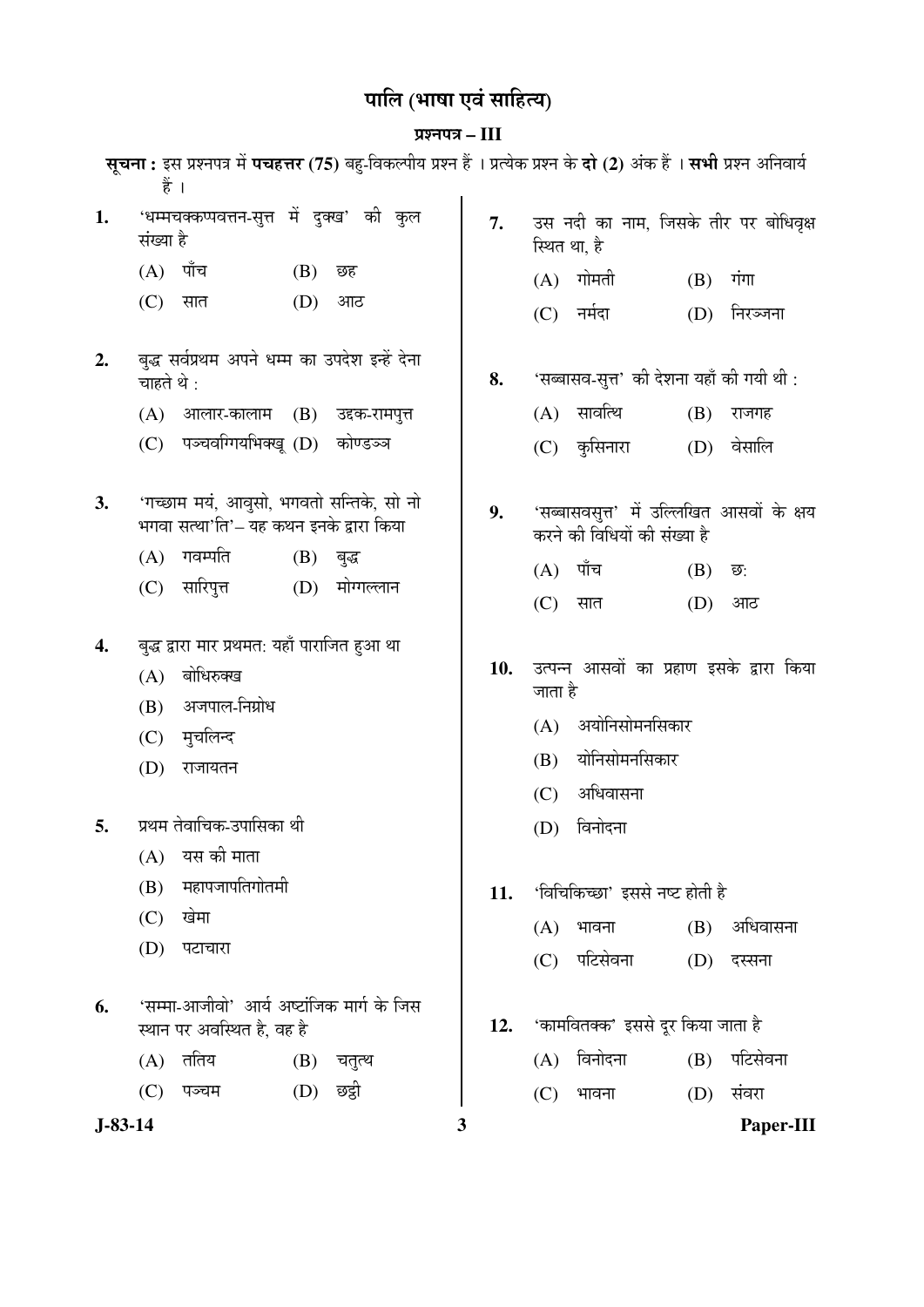**13.** The number of jhāna mentioned in Sāmaññaphalasutta is

| $(A)$ Three |           | $(B)$ Four |
|-------------|-----------|------------|
| $(C)$ Five  | $(D)$ Six |            |

- **14.** The questions on the fruits of being a recluse were asked by
	- $(A)$  Jivaka
	- (B) Ajātasattu
	- (C) Pūranakassapa
	- (D) Brahmadatta
- **15.** The concept of 'Amarāvikkhepavāda' is assumed due to a number of reasons, those are in number
	- (A) Four (B) Five
	- (C) Six (D) Seven
- **16.** The 'Dhammasangani' begins with
	- $(A)$  Cittakanda
	- (B) Mātikā
	- (C) Rūpakanda
	- (D) Nikkhepakanda
- **17.** One which is Virati Cetasika is
	- (A) Karunā
	- (B) Sammā vācā
	- (C) Vicāro
	- $(D)$  Ahirikam
- 18. 'Dukkhasahagatam Kāyaviññānam' This consciousness belongs to
	- (A) Kusala-Vipāka-ahetuka-citta
	- (B) Akusala-vipāka-ahetuka-citta
	- (C) Rūpāvacara-Kusala-Vipāka-citta
	- (D) Arūpāvacara-kusala-vipāka-citta
- **19.** 'Thoughtlessness' (Pamāda) is a state of
	- (A) Nibbāna (B) Death
	- (C) Illness (D) Happiness
- 20. 'Phusanti dh**īrā** nibbānam

yogakkhemam anuttaram'

- It occurs in this vagga
- (A) Yamakavagga
- (B) Appamādavagga
- (C) Arahantavagga
- (D) Cittavagga



- **21.** The 'Atita janma  $K_1$  katha' of Nāgasena is described in this section of the Milindapañho
	- (A) Anumānapañho
	- (B) Mendakapañho
	- (C) Bāhirakathā
	- (D) Opammakathāpañho
- **22.** This man had led Nāgsena to the Buddhasa mg hali from his residence :
	- (A) Aniruddha (B) Devaputta
	- (C) Rohana (D) Assagutta
- **23.** Sakkāya-Ditthi is a division of
	- $(A)$  N $\overline{\text{v}}$ varana  $(B)$  Sanyojana
	- (C) Palibodh (D) Anusaya
- **24.** Nāgasena first studied this text of Buddhism
	- (A) Abhidhamma (B) Dhammapada
	- (C) Mahāvamsa (D) Mahāvagga

**25.** Nāgasena attained 'Arhataship' in the presence of this person

- (A) Dharmarakshita
- (B) Assagutta
- (C) Mahāsena
- (D) Āyupāla
- 26. 'Pamukhā Lakkhanā' is the characteristic of
	- (A) Avijjā (B) Vedanā
	- (C) Samādhi (D) Saññā
- **27.** The number of kinds of 'Vedanā' described in the milindapañho is
	- (A) Forty (B) Thirty six
		- (C) Thirty (D) Twenty
- 28. 'Chedanalakkhana<sup>'</sup> is the characteristic of
	- (A) Samādhi (B) Paññā
	- $(C)$  Manasikāra  $(D)$  Sila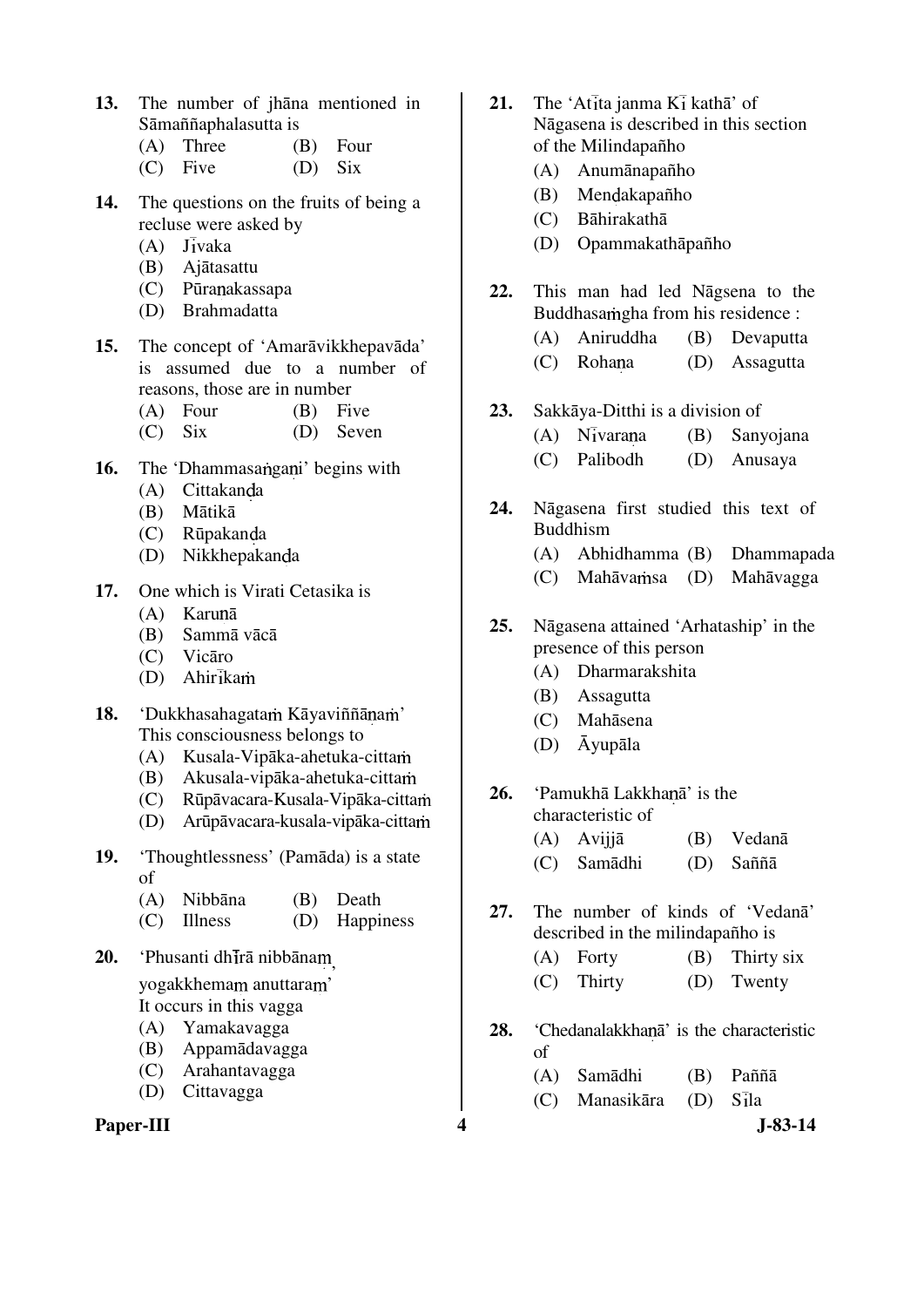| 13. | है         | 'सामञ्जफलसुत्त' में उल्लिखित झान की संख्या                                       |            |                  |
|-----|------------|----------------------------------------------------------------------------------|------------|------------------|
|     | (A) तीन    |                                                                                  | (B) चार    |                  |
|     | $(C)$ पाँच |                                                                                  | (D) ন্ত:   |                  |
| 14. |            | सामञ्जफल पर इसके द्वारा प्रस्न पूछे गये थे                                       |            |                  |
|     |            | (A) जीवक                                                                         |            | (B) अजातसत्र     |
|     |            | (C) पूरणकस्सप                                                                    |            | $(D)$ ब्रह्मदत्त |
|     |            | 15. 'अमराविक्खेपवाद' की अवधारणा को इन<br>कारणों से माना जाता है, जिनकी संख्या है |            |                  |
|     | (A) चार    |                                                                                  | $(B)$ पाँच |                  |
|     |            | (C) छह                                                                           | (D) सात    |                  |
|     |            | 16. 'धम्मसंगणि' इससे प्रारम्भ होती है                                            |            |                  |
|     |            | (A) चित्तकण्ड                                                                    |            | $(B)$ मातिका     |
|     |            | (C) रूपकण्ड                                                                      |            | (D) निक्खेपकण्ड  |
|     |            | 17. जो विरति चेतसिक है, वह है                                                    |            |                  |
|     |            | (A) करूणा                                                                        |            | (B) सम्मावाचा    |
|     |            | (C) विचारो                                                                       |            | (D) अहिरीकं      |
|     |            | 18. 'दुक्खसहगतं कायविञ्ञाणं' – यह चित्त इसमें<br>समाविष्ट है :                   |            |                  |
|     |            | (A) कुसल-विपाक-अहेतुक-चित्तं                                                     |            |                  |
|     |            | (B) अकुसल-विपाक-अहेतुक-चित्तं                                                    |            |                  |
|     |            | (C) रूपावचर-कुसल-विपाक-चित्तं                                                    |            |                  |
|     |            | (D) अरूपावचर-कुसल-विपाक-चित्तं                                                   |            |                  |
|     |            | 19. 'पमाद' जिसकी स्थिति है, वह है                                                |            |                  |
|     |            | (A) निब्बान                                                                      | (B) मृत्यु |                  |
|     |            | (C) रुग्णता                                                                      |            | (D) प्रसन्नता    |
|     |            | 20. 'फुसन्ति धीरा निब्बानं,                                                      |            |                  |
|     |            | योङाक्खेमं अनुत्तरं ।' –                                                         |            |                  |
|     |            | यह इस वग्ग में है                                                                |            |                  |
|     |            | (A) यमकवग्ग (B) अप्पमादवग्ग                                                      |            |                  |
|     |            | (C) अरहन्तवग्ग                                                                   |            | $(D)$ वित्तवग्ग  |
|     |            |                                                                                  |            |                  |

|           | है  | 13. 'सामञ्ञफलसुत्त' में उल्लिखित झान की संख्या |     |                       | 21. |         | नागसेन के 'अतीत जन्म की कथा' मिलिन्द<br>पञ्हो के इस खण्ड में वर्णित है |     |              |           |
|-----------|-----|------------------------------------------------|-----|-----------------------|-----|---------|------------------------------------------------------------------------|-----|--------------|-----------|
|           | (A) | तीन                                            | (B) | चार                   |     | (A)     | अनुमानपञ्हो                                                            |     |              |           |
|           | (C) | पाँच                                           | (D) | छ <del>.</del>        |     | (B)     | मेण्डकपञ्हो                                                            |     |              |           |
|           |     |                                                |     |                       |     | (C)     | बाहिरकथा                                                               |     |              |           |
| 14.       |     | सामञ्जफल पर इसके द्वारा प्रस्न पूछे गये थे     |     |                       |     | (D)     | ओपम्मकथापञ्हो                                                          |     |              |           |
|           | (A) | जीवक                                           | (B) | अजातसत्र              |     |         |                                                                        |     |              |           |
|           | (C) | पूरणकस्सप                                      | (D) | ब्रह्मदत्त            | 22. |         | नागसेन को उनके घरसे बौद्ध संघ में यह व्यक्ति<br>ले गया था –            |     |              |           |
| 15.       |     | 'अमराविक्खेपवाद' की अवधारणा को इन              |     |                       |     |         | (A) अनिरुद्ध                                                           |     | (B) देवपुत्त |           |
|           |     | कारणों से माना जाता है, जिनकी संख्या है        |     |                       |     | (C)     | रोहण                                                                   | (D) | अस्सगुत्त    |           |
|           | (A) | चार                                            | (B) | पाँच                  |     |         |                                                                        |     |              |           |
|           | (C) | छह                                             | (D) | सात                   | 23. |         | सक्काय दिट्ठि इसका भेद है                                              |     |              |           |
|           |     |                                                |     |                       |     | (A)     | नीवरण                                                                  | (B) | संयोजन       |           |
| 16.       |     | 'धम्मसंगणि' इससे प्रारम्भ होती है              |     |                       |     | (C)     | पलिबोध                                                                 | (D) | अनुसय        |           |
|           | (A) | चित्तकण्ड                                      | (B) | मातिका<br>निक्खेपकण्ड |     |         |                                                                        |     |              |           |
|           | (C) | रूपकण्ड                                        | (D) |                       | 24. |         | नागसेन ने सबसे प्रथम बौद्ध धम्म का यह ग्रंथ                            |     |              |           |
| 17.       |     | जो विरति चेतसिक है, वह है                      |     |                       |     | पढ़ा    |                                                                        |     |              |           |
|           | (A) | करूणा                                          | (B) | सम्मावाचा             |     | (A)     | अभिधम्म                                                                | (B) | धम्मपद       |           |
|           | (C) | विचारो                                         | (D) | अहिरीकं               |     | (C)     | महावंस                                                                 | (D) | महावग्ग      |           |
|           |     |                                                |     |                       | 25. |         | नागसेनने इनके समीप रहकर 'अर्हत्पद' प्राप्त                             |     |              |           |
| 18.       |     | 'दुक्खसहगतं कायविञ्ञाणं' - यह चित्त इसमें      |     |                       |     | किया था |                                                                        |     |              |           |
|           |     | समाविष्ट है :                                  |     |                       |     |         | (A) धर्मरक्षित                                                         | (B) | अस्सगुत्त    |           |
|           |     | (A) कुसल-विपाक-अहेतुक-चित्तं                   |     |                       |     | (C)     | महासेन                                                                 | (D) | आयुपाल       |           |
|           |     | (B) अकुसल-विपाक-अहेतुक-चित्तं                  |     |                       |     |         |                                                                        |     |              |           |
|           | (C) | रूपावचर-कुसल-विपाक-चित्तं                      |     |                       | 26. |         | 'प्रमुखा लक्खणा' इस का लक्षण है                                        |     |              |           |
|           |     | (D) अरूपावचर-कुसल-विपाक-चित्तं                 |     |                       |     | (A)     | अविज्जा                                                                |     | (B) वेदना    |           |
| 19.       |     | 'पमाद' जिसकी स्थिति है, वह है                  |     |                       |     | (C)     | समाधि                                                                  | (D) | सञ्जा        |           |
|           | (A) | निब्बान                                        | (B) | मृत्यु                |     |         |                                                                        |     |              |           |
|           | (C) | रुग्णता                                        | (D) | प्रसन्नता             | 27. |         | मिलिन्द पञ्होमें वेदना के इतने प्रकार वर्णित हैं                       |     |              |           |
|           |     |                                                |     |                       |     |         | (A) चालीस                                                              |     | $(B)$ छत्तीस |           |
| 20.       |     | 'फुसन्ति धीरा निब्बानं,                        |     |                       |     |         | (C) तीस                                                                | (D) | बीस          |           |
|           |     | योङाक्खेमं अनुत्तरं ।' -                       |     |                       |     |         |                                                                        |     |              |           |
|           |     | यह इस वग्ग में है                              |     |                       | 28. |         | 'छेदन लक्खणा' इसका लक्षण है                                            |     |              |           |
|           | (A) | यमकवग्ग                                        | (B) | अप्पमादवग्ग           |     |         | (A) समाधि                                                              | (B) | पञ्जा        |           |
|           | (C) | अरहन्तवग्ग                                     | (D) | चित्तवग्ग             |     | (C)     | मनसिकार                                                                | (D) | सील          |           |
| $J-83-14$ |     |                                                |     |                       | 5   |         |                                                                        |     |              | Paper-III |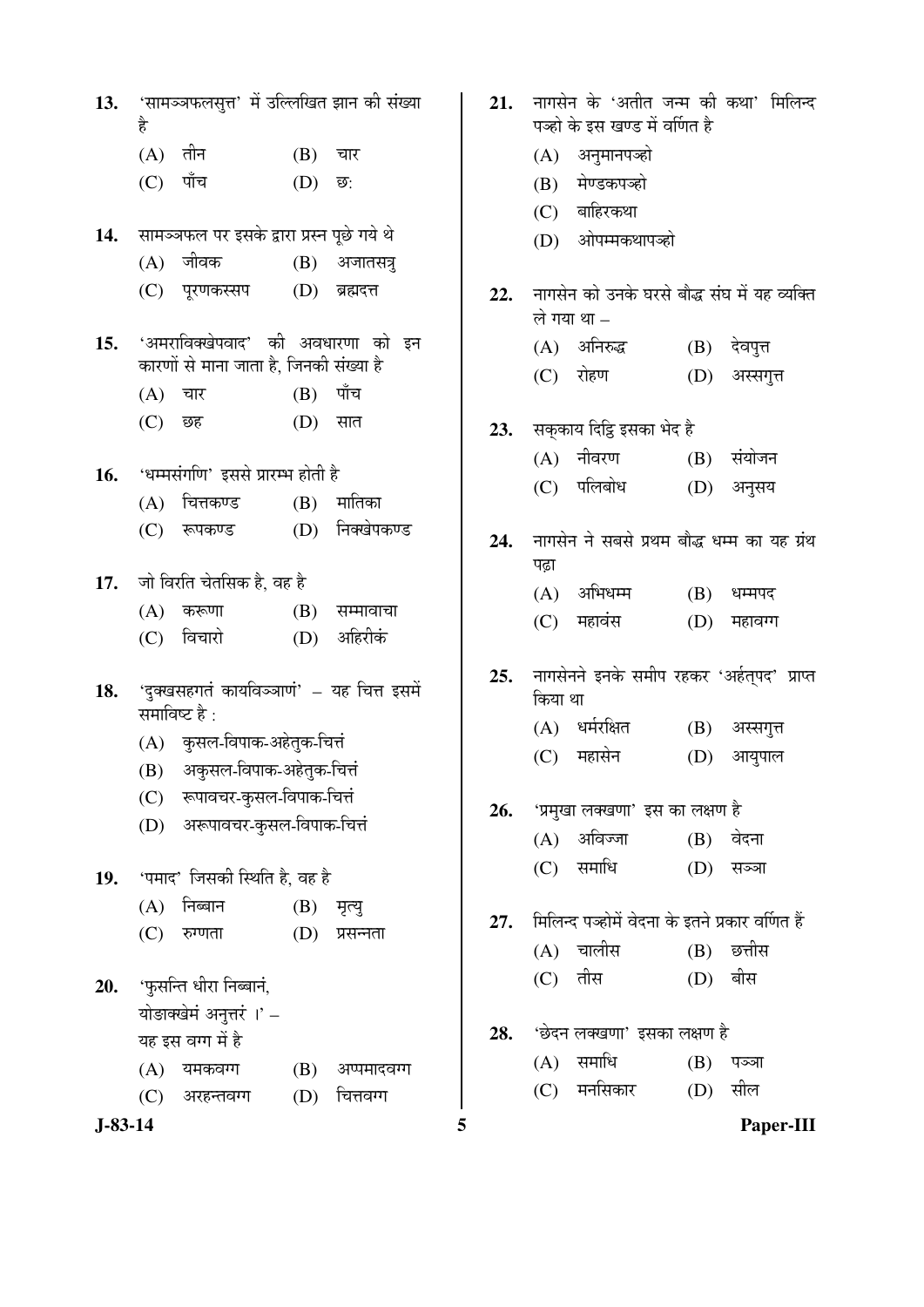- **29.** 'Abhisankhāra nalakkha nā' is the characteristic of
	- (A) Vedanā (B) Viññāna
	- (C) Smrti (D) Cėtanā
- **30.** The 'Abhidhammāvatāra' is the work of
	- (A) Bhadanta Revata
	- (B) Jyotipāla
	- (C) Buddhadatta
	- (D) Samghapāla
- **31.** Buddhaghosa had learnt the Atthakathās in Srilankā from
	- (A) Bhadanta Jyotipāla
	- (B) Buddhadatta
	- (C) Sanghapāla Sthavira
	- (D) Ajaypāla
- **32.** The total number of Chapters in the 'Samādhiniddesa' of the Visuddhimaggo, is
	- (A) Eleven (B) Twelve
	- (C) Ten (D) Thirteen
- **33.** The 'Buddhaghosuppatti' is the work of
	- (A) Buddhadatta
	- (B) Mahāmagala Sthavira
	- $(C)$  Sanghpāla
	- (D) Bhadanta Jyotipāla
- **34.** The kinds of 'Dhutangas' described in the Vishuddhimaggo are
	- (A) Fourteen (B) Twelve
	- (C) Seven (D) Thirteen
- **35.** The alternative name of the Ariyapariyesanasutta is
	- (A) Brahmajāla Sutta
	- (B) Ambattha Sutta
	- (C) Sammāditthi Sutta
	- (D) Pasarāsi Sutta
- **36.** The termvisuddhimagga' stands for
	- (A) The path of Nibbāna
	- (B) The path of cleanliness
	- (C) The path of the circle of the birth and death
	- (D) The path of prosperity

#### **Paper-III 6** J-83-14

- **37.** Buddhadatta wrote Madhurattha vilāsinī Atthakathā on the bank of this river
	- (A) Gangā (B) Kāveri
	- $(C)$  Hirañyavati (D) Neranjarā
- **38.** The Parmatthad ipan i is the Atthakatha of this text
	- (A) Dhammasangani
	- (B) Sañyuttanikāya
	- (C) Kathāvatthu
	- $(D)$   $D_{1}$ ghanikāya
- **39.** This is the Atthakatha of the Pātimakkha
	- (A) Papañcasūdan
	- (B) Samantapāsādikā
	- (C) Manorathapūra
	- (D) Kañkhāvitara
- **40.** The author of the Sammohavinodan is
	- (A) Dhammapāla (B) Buddhadatta
	- $(C)$  Buddhajiva  $(D)$  Buddhaghosa
- **41.** The text written by Buddhadatta is this
	- (A) Sammohavinodani
	- (B) Sāratthapakāsin
	- (C) Paramatthajotikā
	- (D) Rūpārūpapavibhāga
- **42.** According to the Mahāvamsa the number of years that Ajātasattu ruled over Rājgaha (Magadha) is
	- (A) Thirty five (B) Thirty two
	- (C) Twenty five (D) Thirty
- 43. According to the Mahāvamsa, Buddhaghosa arrived in Simhala during the reign of this king
	- (A) Ajātaśattu (B) Bimbisāra
	- (C) Mahāsammata (D) Mahānāma
		-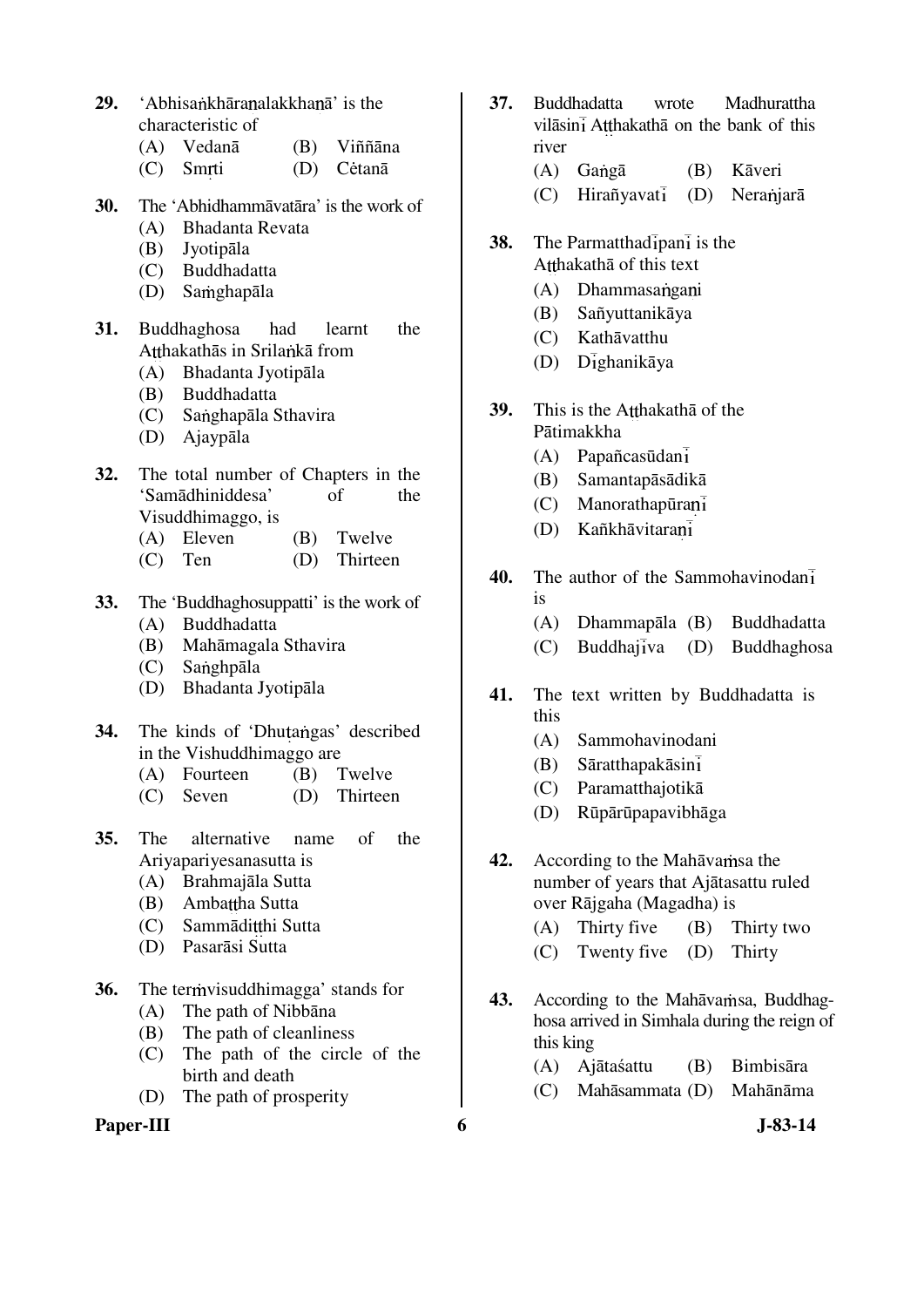|     | 29. 'अभिसङ्खरण-लक्खणा' इस का लक्षण है |                                                                 |  |                   |     |  |  |
|-----|---------------------------------------|-----------------------------------------------------------------|--|-------------------|-----|--|--|
|     |                                       | (A) वेदना                                                       |  | $(B)$ विञ्जान     |     |  |  |
|     |                                       | (C) स्मृति                                                      |  | (D) चेतना         |     |  |  |
|     |                                       | 30. 'अभिधम्मावतार' इनकी रचना है                                 |  |                   |     |  |  |
|     |                                       | (A) भदन्त रैवत (B) ज्योतिपाल                                    |  |                   | 38. |  |  |
|     |                                       | (C) बुद्धदत्त (D) संघपाल                                        |  |                   |     |  |  |
|     |                                       | 31. बुद्धघोस ने श्रीलंका में अट्ठकथाओं का श्रवण<br>इनसे किया था |  |                   |     |  |  |
|     |                                       | (A) भदन्त ज्योतिपाल (B) बुद्धदत्त                               |  |                   | 39. |  |  |
|     |                                       | (C) संघपाल स्थविर (D) अजयपाल                                    |  |                   |     |  |  |
| 32. | परिच्छेद हैं                          | विसुद्धिमग्गो के 'समाधि निद्देशों' में कुल इतने                 |  |                   |     |  |  |
|     |                                       | (A) ग्यारह                                                      |  | $(B)$ बारह        |     |  |  |
|     |                                       | (C) दस                                                          |  | (D) तेरह          | 40. |  |  |
|     |                                       | 33. 'बुद्धघोसुप्पति' ग्रंथ इनकी रचना है                         |  |                   |     |  |  |
|     |                                       | (A) बुद्धदत्त                                                   |  |                   |     |  |  |
|     |                                       | (B) महामंगलस्थविर                                               |  |                   |     |  |  |
|     |                                       | (C) संघपाल                                                      |  |                   | 41. |  |  |
|     |                                       | (D) भदन्त ज्योतिपाल                                             |  |                   |     |  |  |
| 34. |                                       | विशुद्धिमग्गमें इतने प्रकारके धुतांगों का वर्णन है –            |  |                   |     |  |  |
|     |                                       | (A) चौदह                                                        |  | (B) बारह          |     |  |  |
|     |                                       | $(C)$ सात                                                       |  | (D) तेरह          |     |  |  |
| 35. |                                       | अरियपरियेसन-सुत्र का वैकल्पिक नाम है                            |  |                   | 42. |  |  |
|     |                                       | (A) ब्रह्मपाल-सुत्त                                             |  | (B) अम्बद्ध-सुत्त |     |  |  |
|     |                                       | (C) सम्मादिट्टि-सुत्त (D) पासरासि-सुत्त                         |  |                   |     |  |  |
| 36. |                                       | 'विशुद्धिमग्ग' पद से तात्पर्य है                                |  |                   |     |  |  |
|     |                                       | $(A)$ निर्वाण का मार्ग                                          |  |                   | 43. |  |  |
|     |                                       | (B) सफाई का मार्ग                                               |  |                   |     |  |  |
|     |                                       | (C) संसार चक्र का मार्ग                                         |  |                   |     |  |  |
|     |                                       | (D) स्मृद्धि का मार्ग                                           |  |                   |     |  |  |

- बद्धदत्तने-मघुरत्थविलसिनी अट्ठकथा इस नदी के किनारे पर लिखी थी
	- $(A)$  गंगा  $(B)$  कावेरी
	- (C) हिरण्यवनी (D) नेरंजरा
- 'परमत्थदीपनी' इस ग्रन्थकी अट्ठकथा है
	- (A) धम्मसंगणि (B) संयुक्तनिकाय
	- (C) केवत्थु (D) दीर्घनिकाय
- <u>पातिमोक्ख की यह अट्ठकथा है</u>
	- (A) पपञ्चसूदनी
	- (B) समनीपासादिका
	- (C) मनोरथपूरणी
	- (D) कंखावितरणी
- 'सम्मोहविनोदनी' अट्ठकथा के लेखक हैं
	- (A) धम्मपाल (B) बुद्धदत्त
	- (C) बुद्धजीव (D) बुद्धघोस
- बुद्धदत्त द्वारा लिखित ग्रन्थ है
	- $(A)$  सम्मोह विनोदनी
	- (B) सारत्थ पकासिनी
	- (C) परमत्थ जोति का
	- (D) रूपरूप विभाग
- महावंस के अनुसार राजगृह (मगध) में अजातशत्र का शासनकाल इतने वर्षों तक रहा
	- $(A)$  पैंतीस  $(B)$  बत्तीस
	- (C) पच्चीस (D) तीस
- महावंस के अनुसार बुद्धघोस सिंहलदेश में इस राजा के काल में पहुँचे थे
	- (A) अजातसत्रु (B) बिम्बिसार
	- $(C)$  महासम्मत  $(D)$  महानाम

**J-83-14 7 Paper-III**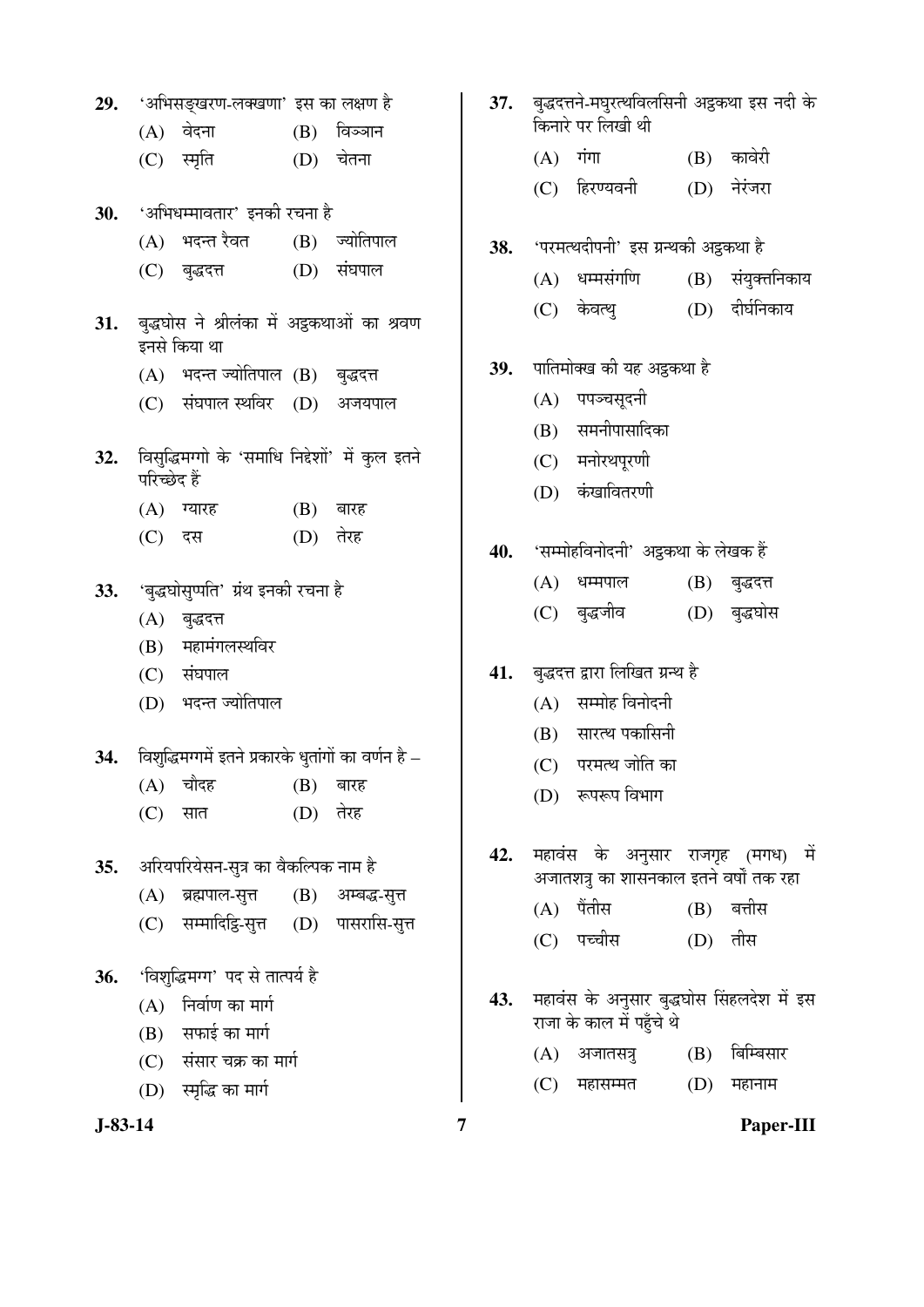- 44. Mahāvamsa is also known as
	- (A) Mahākāvya (B) Gadyakāvya
	- (C) Campūkāvya (D) Khāndakāvya
- 45. Narindagaman wamsam Kittayissam Sunathame. Pitipamojjajananam Pasādeyyam Manoramam. The above verse occurs in
	- (A) Mahāvamsa
	- (B) Visuddhimagga
	- (C) Dhammapada
	- $(D)$  Dipavamsa

**46.** The earliest historical text of Śrilankā is

- $(A)$  Gandhavamsa  $(B)$  Mahāvamsa
- $(C)$  Dipavamsa  $(D)$  Buddhavamsa
- 47. Pullinogo is an example of
	- (A) Sara-Sandhi
	- (B) Vyañjana Sandhi
	- (C) Niggahīta Sandhi
	- (D) Vyāmissaka Sandhi
- **48.** Identify the Samāsa in the compound word, Dasabalo
	- (A) Dvando
	- (B) Kammadhārayo
	- (C) Avyayībhāvo
	- (D) Bahubbīhi
- **49.** Identify the Smāsa (compound) in the compound word – Candasuriyā -
	- (A) Dvando
	- (B) Bahubbīhi
	- (C) Avyayībhāvo
	- (D) Tappuriso
- **50.** The Samāsa with the emphasis on the Para Padattha happens to be
	- (A) Avyayībhāvo
	- (B) Dvando
	- (C) Bahubbīhi
	- (D) Kammadhārayo
- **51.** The suffix in the feminine pada, KAÑÑĀ happens to be
	- $(A)$   $\bar{A}$  ( $3\bar{I}$ )  $(B)$   $A$  ( $3\bar{I}$ )
	- $(C) \quad I \left( \overline{\xi} \right) \qquad \qquad (D) \quad \overline{I} \left( \overline{\xi} \right)$



- **52.** The case-ending in the following sentence "Annena hetunā vasati" is  $(A)$  Tatiya  $(B)$  Pathama
	- (C) Dutiyā (D) Pañcamī
- **53.** The Buddha did Ossajana of Āyusankhāra at
	- (A) Bodha gaya
	- (B) Cāpāla cetiya of vesālī
	- Kusīnārā
	- (D) Saranath
- **54.** The case-ending (vibhatti) related with the Sāmi Kāraka, is<br>(A) Chhatthi (B) (B) Sattamī
	- (C) pathamā (D) Dutiyā
	-
- **55.** The case-ending in the phase 'Rudato dārakassa pabbaji' happens to be
	- (A) Pañcami (B) Chhatthi (C) Dutiva (D) Sattami (C) Dutiyā (D) Sattam
- **56.** Which one of the following pairs is correctly matched ?
	- (A) Digh Nikāya Sabbāsava Sutta
	- (B) Majjhim Nikāya – Brahmajāla Sutta
	- (C) Khuddaka Nikāya – Dhammapada
	- (D) Sañyūtta Nikāya – Urag Vagga
- **57.** The number of rules incorporated in the Bhikkhunī Pātimokkha is
	- (A) 311 (B) 211<br>(C) 111 (D) 227  $(D) 227$
	-
- **58.** The author of the Paramatthajotikā is
	- (A) Upasena
	- (B) Buddhaghosa
	- (C) Mahānāma
	- (D) Buddhadatta
- **59.** The Atthakatha of the Dhammasa ngani is
	- (A) Sadhammajotikā
	- (B) Paramatthadīpanī
	- (C) Sammohavinodanī
	- Atthasālinī
- **60.** The Majjhima Nikāya is divided into the following number of Pannasakas
	- (A) Five (B) Fifty
	- (C) Four (D) Three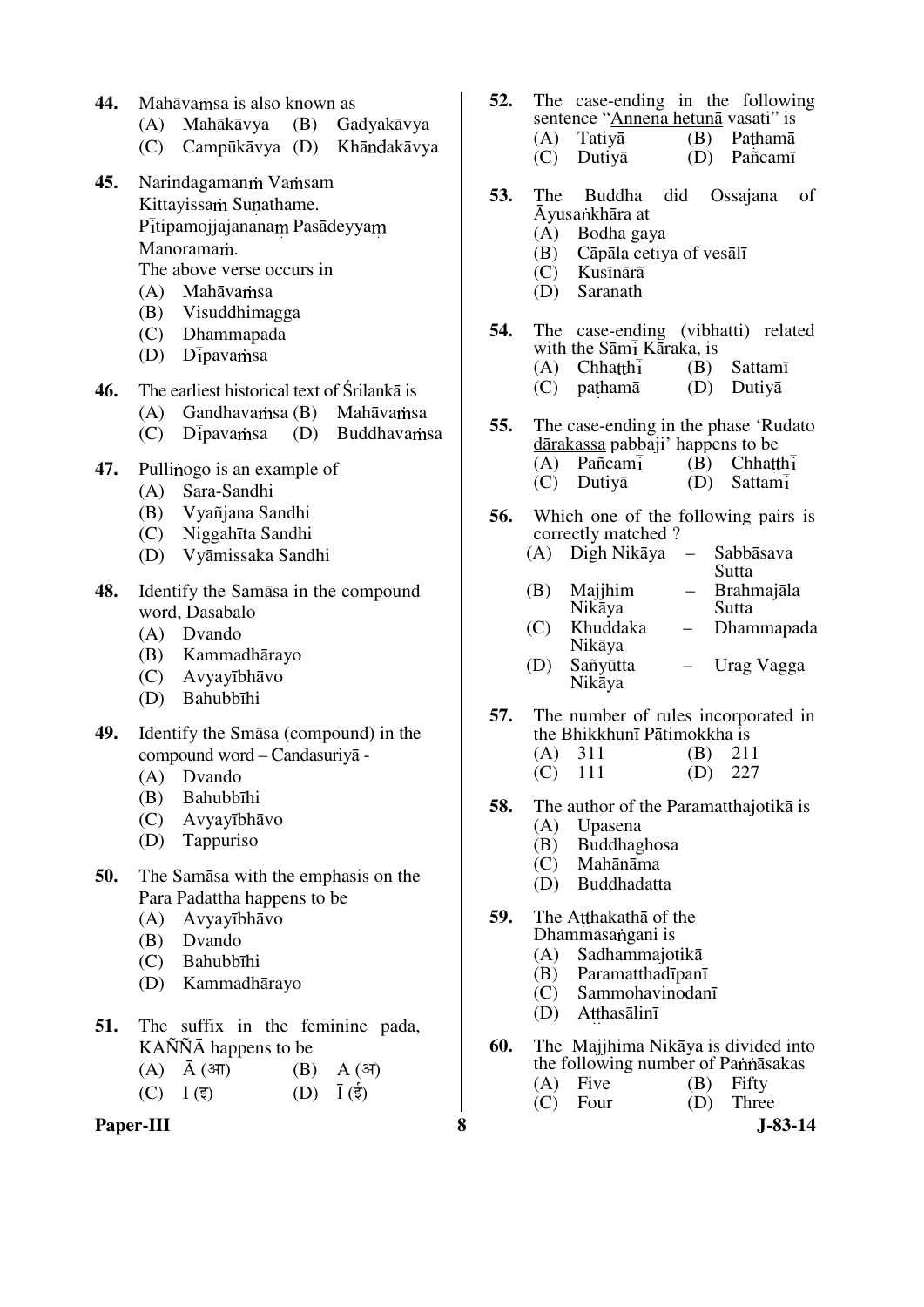| 44.       |            | महावंस इस रूप में भी जाना जाता है                                                |                   |                        | 52. |            | अन्नेन हेतुना वसति में विभक्ति है                                 |               |                                 |
|-----------|------------|----------------------------------------------------------------------------------|-------------------|------------------------|-----|------------|-------------------------------------------------------------------|---------------|---------------------------------|
|           | (A)        | महाकाव्य                                                                         | (B)               | गद्यकाव्य              |     | (A)        | ततिया                                                             | (B)           | पथमा                            |
|           | (C)        | चम्पूकाव्य                                                                       | (D)               | खण्डकाव्य              |     | (C)        | दुतिया                                                            | (D)           | पंचमी                           |
| 45.       |            | नरिन्दागमनं वंसं कित्तोयिस्सं सुणाथ मे ।<br>पीतियामोज्जजननं, पसादेय्यं मनोरथं ।। |                   |                        | 53. |            | भगवान बुद्ध ने इस स्थान पर आयुसंरवार का<br>ओस्सजन (त्याग) किया था |               |                                 |
|           |            | यह उक्त गाथा इस ग्रन्थ में प्राप्त है                                            |                   |                        |     | (A)<br>(B) | बोधगया<br>वेसाली के चापाल चेतिय                                   |               |                                 |
|           | (A)        | महावंस                                                                           |                   | (B) विसुद्धिमग्ग       |     | (C)        | कुसीनारा                                                          |               |                                 |
|           | (C)        | धम्मपद                                                                           |                   | (D) दीपवंस             |     | (D)        | सारनाथ                                                            |               |                                 |
| 46.       |            | श्रीलंका का प्राचीनतम ऐतिहासिक ग्रन्थ है                                         |                   |                        | 54. |            | सामी कारक में विभत्ति होती है                                     |               |                                 |
|           |            |                                                                                  |                   |                        |     | (A)        | छट्ठी                                                             | (B)           | सत्तमी                          |
|           | (A)<br>(C) | गन्धवंस<br>दीपवंस                                                                | (B)               | महावंस<br>(D) बुद्धवंस |     | (C)        | पथमा                                                              | (D)           | दुतिया                          |
|           |            |                                                                                  |                   |                        | 55. |            | 'रुदतो <u>दारकस्स</u> पब्बजि' में विभत्ति है                      |               |                                 |
| 47.       |            | पुल्लिङ्गो इसका उदाहरण है                                                        |                   |                        |     | (A)        | पंचमी                                                             | (B)           | छट्ठी                           |
|           | (A)        | सरसन्धि                                                                          |                   |                        |     | (C)        | दुतिया                                                            | (D)           | सत्तमी                          |
|           | (B)        | व्यंजन सन्धि                                                                     |                   |                        |     |            |                                                                   |               |                                 |
|           |            | $(C)$ निगहीत सन्धि                                                               |                   |                        | 56. |            | निम्नलिखित युग्मों में से कौन सा युग्म सही है                     |               |                                 |
|           | (D)        | व्यामिस्सक सन्धि                                                                 |                   |                        |     | (A)<br>(B) | दीघनिकाय<br>मज्झिमनिकाय –                                         | $\frac{1}{2}$ | सब्बासव सूत्त<br>ब्रह्मजालसूत्त |
|           |            |                                                                                  |                   |                        |     | (C)        | खुद्दकनिकाय                                                       | $\equiv$      | धम्मपद                          |
| 48.       |            | दसबलो में समास है                                                                |                   |                        |     | (D)        | संयुक्तनिकाय –                                                    |               | उरगवग्ग                         |
|           |            | $(A)$ द्वन्दो                                                                    | (B)               | कम्मधारयो              |     |            |                                                                   |               |                                 |
|           | (C)        | अव्ययीभावो                                                                       | (D)               | बहुब्बीहि              | 57. |            | भिक्खुनी पातिमोक्ख में नियमों की संख्या है                        |               |                                 |
|           |            |                                                                                  |                   |                        |     |            | $(A)$ 311                                                         | (B)           | 211                             |
| 49.       |            | चन्दसुरिया में समास है                                                           |                   |                        |     |            | $(C)$ 111                                                         | (D)           | 227                             |
|           |            | (A) द्वन्दो                                                                      |                   | (B) बहुब्बीहि          | 58. |            | परमत्थजोतिका के लेखक हैं                                          |               |                                 |
|           | (C)        | अव्ययीभावो                                                                       |                   | (D) तप्पुरिसो          |     |            | (A) उपसेन                                                         | (B)           | बुद्धघोस                        |
|           |            |                                                                                  |                   |                        |     | (C)        | महानाम                                                            | (D)           | बुद्धदत्त                       |
| 50.       |            | इस समास में परपदार्थ प्रधान होता है                                              |                   |                        |     |            |                                                                   |               |                                 |
|           | (A)        | अव्ययीभावो                                                                       | (B)               | द्वन्दो                | 59. |            | 'धम्मसङ्गणी' की अट्ठकथा है                                        |               |                                 |
|           | (C)        | बहुब्बीहि                                                                        | (D)               | कम्मधारयो              |     | (C)        | (A) सद्धम्मजोतिका<br>सम्मोहविनोदनी (D)                            | (B)           | परमत्थदीपनी<br>अद्रसालिनी       |
| 51.       |            | 'कञ्जा' स्त्रीलिङ्ग पद में प्रत्यय होता है                                       |                   |                        |     |            |                                                                   |               |                                 |
|           | (A)        | आ                                                                                | (B)               | अ                      | 60. |            | मज्झिमनिकया इतने पण्णासकों में बंटा है                            |               |                                 |
|           | (C)        | इ                                                                                | $(D)$ $\dot{\xi}$ |                        |     | (A)        | पाँच                                                              | (B)           | पचास<br>तीन                     |
|           |            |                                                                                  |                   |                        |     | (C)        | चार                                                               | (D)           |                                 |
| $J-83-14$ |            |                                                                                  |                   |                        | 9   |            |                                                                   |               | Paper-III                       |

|     | (A) ततिया                                                                       |           | (B) पथमा        |
|-----|---------------------------------------------------------------------------------|-----------|-----------------|
|     | (C) दुतिया                                                                      |           | (D) पंचमी       |
| 53. | भगवान बुद्ध ने इस स्थान पर आयुसंरवार का<br>ओस्सजन (त्याग) किया था<br>(A) बोधगया |           |                 |
|     | (B) वेसाली के चापाल चेतिय                                                       |           |                 |
|     | (C) कुसीनारा                                                                    |           |                 |
|     | (D) सारनाथ                                                                      |           |                 |
|     | 54. सामी कारक में विभत्ति होती है                                               |           |                 |
|     | (A) छद्वी                                                                       |           | (B) सत्तमी      |
|     | (C) पथमा                                                                        |           | (D) दुतिया      |
|     | 55. 'रुदतो <u>दारकस्स</u> पब्बजि' में विभत्ति है                                |           |                 |
|     | (A) पंचमी (B) छद्वी                                                             |           |                 |
|     | (C) दुतिया                                                                      |           | (D) सत्तमी      |
|     | 56. निम्नलिखित युग्मों में से कौन सा युग्म सही है                               |           |                 |
|     | (A) दीघनिकाय                                                                    |           | – सब्बासव सुत्त |
|     | (B) मज्झिमनिकाय – ब्रह्मजालसुत्त                                                |           |                 |
|     | (C) खुद्दकनिकाय – धम्मपद                                                        |           |                 |
|     | (D) संयुक्तनिकाय – उरगवग्ग                                                      |           |                 |
|     | 57. भिक्खुनी पातिमोक्ख में नियमों की संख्या है                                  |           |                 |
|     | $(A)$ 311                                                                       |           | $(B)$ 211       |
|     | $(C)$ 111                                                                       |           | $(D)$ 227       |
|     | 58. परमत्थजोतिका के लेखक हैं                                                    |           |                 |
|     | (A) उपसेन                                                                       |           | (B) बुद्धघोस    |
|     | (C) महानाम                                                                      |           | (D) बुद्धदत्त   |
|     | 59. 'धम्मसङ्गणी' की अट्ठकथा है                                                  |           |                 |
|     | (A) सद्धम्मजोतिका (B) परमत्थदीपनी                                               |           |                 |
|     | (C) सम्मोहविनोदनी (D) अट्ठसालिनी                                                |           |                 |
|     | 60. मज्झिमनिकया इतने पण्णासकों में बंटा है                                      |           |                 |
|     | $(A)$ पाँच                                                                      |           | (B) पचास        |
|     | (C) चार                                                                         | $(D)$ तीन |                 |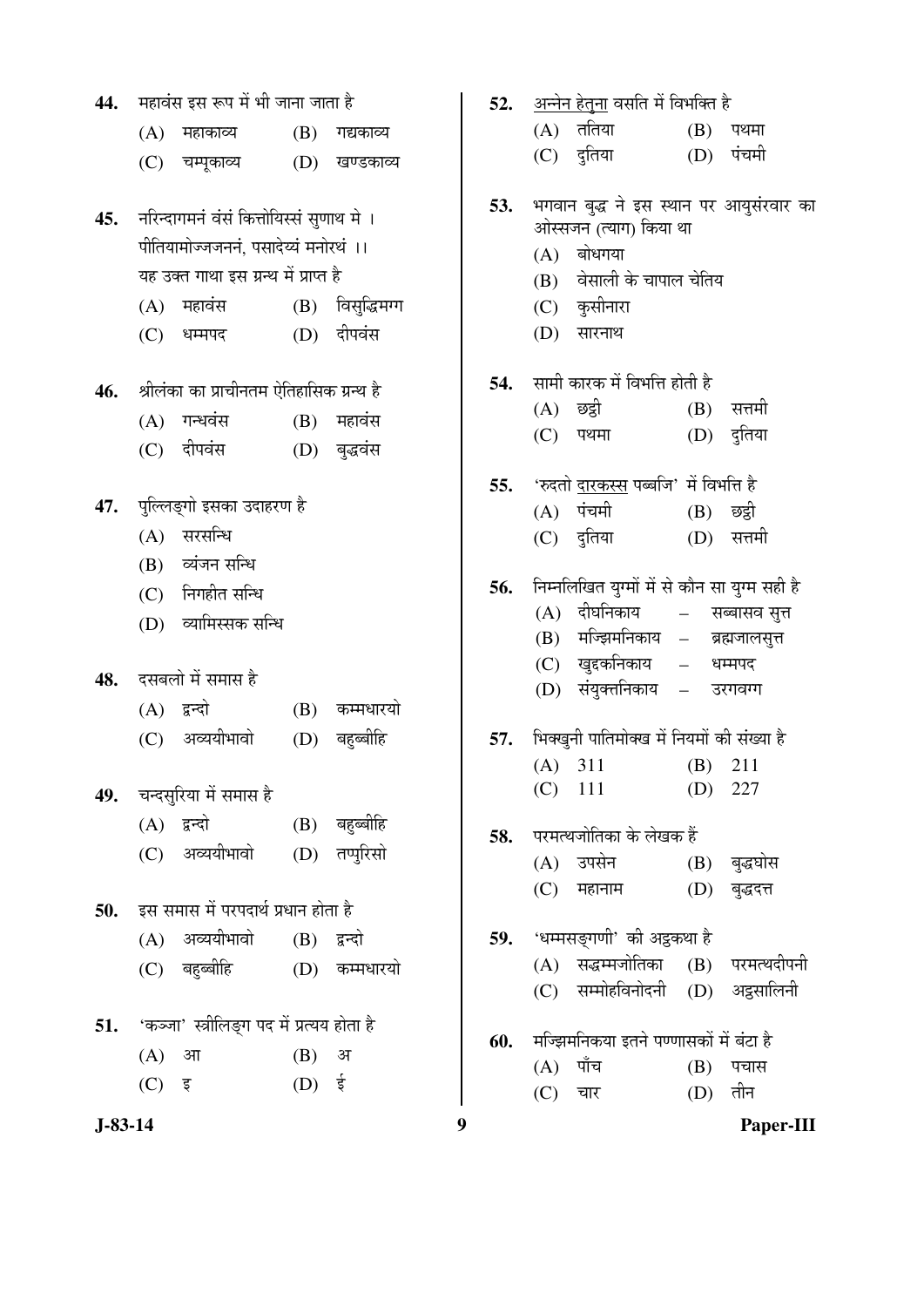- **61.** Which one of the following Pairs is not correctly matched ?
	- (A) Dighā Nikāya Majjhima-Nikāya
	- (B) Mahā-Vagga Chulla-Vagga  $(C)$  Jātakattha – Niddesa
	- Kathā (D) Yamaka – Patthāna
- **62.** The early name of Pāli, was<br>
(A) Prakrit (B) A
	- (B) Ardhamāgadhi<br>(D) Sanskrit
		- $(C)$  Māgadhi
- **63.** Which text does not form part of the
	- Suttapitaka<br>(A) Dighā Dighā Nikāya
	- (B) Khuddaka-Path
	- (C) Jātaka
	- $(D)$  Jātaka-atthakathā
- **64.** According to the Mahāparinibbāna-Sutta, the Buddha had delivered thirty seven Dhammas at
	- (A) Cāpāla Cetiya
	- (B) Kūtāgāra-Sālā<br>(C) Jetavana
	- Jetavana
	- (D) Veluvana
- **65.** The Ariya-Pariyesana Sutta was delivered at
	- (A) Isipatana Migadāya
	- (B) Bodha Gayā
	- (C) Rammaka-BrāhmanAssa Assame
	- (D) Anāthapindika ke Jetavana Ārāma Mein
- **66.** Ashoka sent one of the following to SUVANNA-BHŪMI
	- (A) Mahārakkhita Thera
	- (B) Rakkhita Thera
	- (C) Mahādeva Thera<br>(D) Sona and uttara (
	- Sona and uttara (Both)
- **67.** The Second Buddhist Council was convened due to the controversies on the Vatthu-s numbering
	- (A) five  $(B)$  ten<br>
	(C) eight  $(D)$  two
	- twenty
- **68.** The Dassanīyāni thāni as described in the Mahāperinibbāna Sutta do not include the one or ones related with<br>(A) The Buddha Birth place
	- (A) The Buddha Birth place<br>(B) The Sambodhi place
	- (B) The Sambodhi place<br>(C) The vassavasa place
	- The vassāvāsa place
	- (D) The parinibbāna place

### Paper-III **10** J-83-14

- **69.** The Dhammacakkappavattan-Sutta was delivered at
	- (A) Kāshi
	- (B) Isipatan Migdāya
	- (C) Vārānasi
	- (D) Bodhgayā
- **70.** The Paticcasamuppāda is the law of
	- (A) Dependent origination
	- (B) Sassata-vāda
	- (C) Uccheda-vāda
	- (D) Satkārya-vāda
- **71.** The total number of Citta-s in the Kāmāvacara Bhūmi is
	- (A) fifty-five  $(55)$  (B) fifty  $(50)$
	- (C) fifty-four  $(54)$  (D) fifty-two  $(52)$
- **72.** This happens to be a characteristic of the Pacceka-Buddha
	- (A) He teaches Dhamma.
	- (B) He does not teach Dhamma.
	- (C) He does not know the teaching of Dhamma.
	- (D) He ignores Dhamma.
- **73.** According to the Jātaka Nidāna Kathā, Buddha's name in a previous birth was
	- (A) Sureśa
	- (B) Maheśa
	- (C) Sumedha Pandita
	- (D) Jagannātha
- **74.** This happens to be the Sacca (Truth) which causes extension of the Samsara (the state of birth and death)
	- (A) Dukkha-Samudaya Ariya-Sacca
	- (B) Dukkha Ariya-sacca
	- (C) Dukkha-Nirodha Ariya-Sacca
	- (D) Dukkha-Nirodha Magga Ariya-Sacca
- **75.** The number of Cetasika-s is
	- $(A)$  52 (fifty two)
	- (B) 54 (fifty four)
	- (C) 89 (eighty-nine)
	- (D) 121 (one hundred and twenty one)
-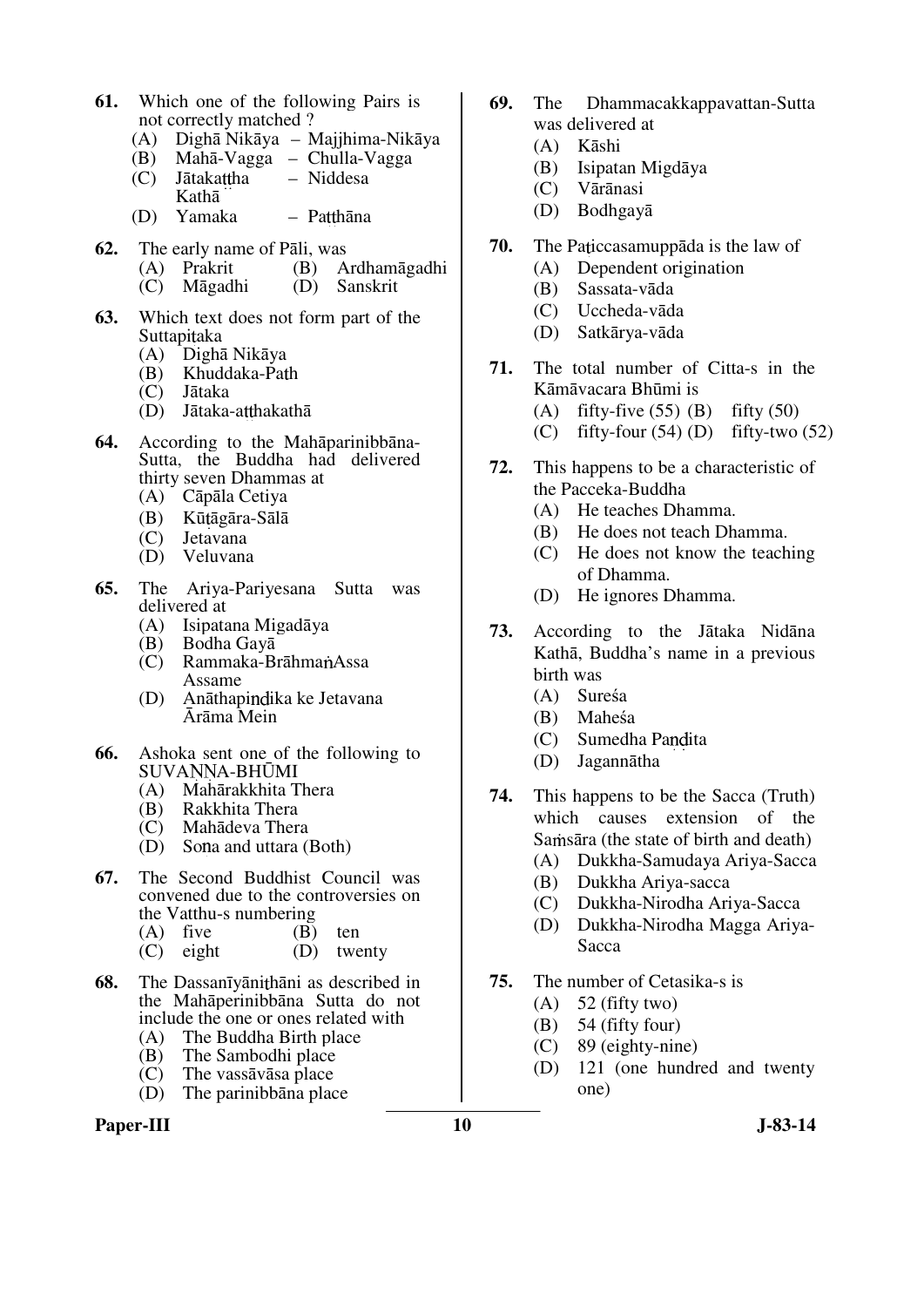61. Fiम्नलिखित युग्मों में कौन सा युग्म सही नहीं है  $(A)$  दीघनिकाय – मज्झिम निकाय  $(B)$  महावग्ग – चुल्लवग्ग (C) जातकट्ठकथा – निद्देस (D) यमक – पट्नान **62.** पालि भाषा का प्रारम्भिक नाम था  $(A)$  प्राकृत  $(B)$  अर्धमागधी (C) मागधी (D) संस्कृत **63.** इसमें से कौन सा ग्रन्थ सत्तपिटक का नहीं है ? (A) दीघनिकाय (B) खुद्धकपाठ  $(C)$  जातक  $(D)$  जातकट्टकथा 64. महापरिनिब्बानसुत्त के अनुसार भगवान् बुद्ध ने सैंतीस धर्मों का उपदेश इस स्थान पर दिया था  $(A)$  चापाल चेतिय $(B)$  कटागारसाला (C) जेतवन (D) वेळूबन 65. ¥अरियपरियेसन सुत्त की देसना यहाँ पर दी गई है  $(A)$  इसिपतन मिगदाय  $(B)$  बोधगया (C) रम्मक ब्राह्मणस्स अस्समे (D) अनाथपिण्डक के जेतवन 66. अशोक ने सुवर्ण भूमि में इन्हें भेजा था  $(A)$  महारक्खित थेर (B) रक्खित थेर (C) महादेव थेर (D) सोण और उत्तर थेर द्वय 67. द्वितीय संगीति कितनी वत्थु वस्तुओं के विवाद के कारण आयोजित हुई थी (A) पाँच (B) दस (C) आठ (D) बीस 68. महापरिनिब्बानसूत्त में वर्णित दर्शनीय स्थानों में यह सम्मलित नहीं है  $(A)$  बुद्ध का जन्म स्थान (B) सम्बोधि स्थान  $(C)$  aस्सावास स्थान (D) परिनिब्बान प्राप्ति स्थान

- 69. धम्मचक्कपवत्तन-सुत्त की देशना यहाँ दी गई
	- $(A)$  काशी
	- (B) इसिपतन मिगदाय
	- (C) वाराणसी
	- $(D)$  बोधगया
- 70. पटिच्चसमुप्पाद इसका सिद्धान्त है
	- (A) कारण पर अवलम्बित उत्पत्ति
	- $(B)$  सस्सतवाद
	- (C) उच्छेदवाद
	- (D) सत्कार्यवाद
- 71. कामावचर भूमि के कुल चित्रों की संख्या है
	- $(A)$  पचपन (55)  $(B)$  पचास (50)
	- $(C)$  चौवन (54)  $(D)$  बावन (52)
- 72. पच्चेक बुद्ध की यह विशेषता है
	- $(A)$  धम्म का उपदेश करता है।
	- (B) धम्म का उपदेश नहीं करता है ।
	- (C) धम्म का उपदेश नहीं जानता ।
	- (D) वह धम्म की उपेक्षा करता है ।
- 73. जातकनिदान कथा में बुद्ध के पूर्वजन्म का नाम था
	- $(A)$  सुरेश  $(B)$  महेश
	- (C) सुमेधपंडित (D) जगन्नाथ
- 74. इसमें संसार को बढ़ाने वाला सत्य है
	- $(A)$  दुक्ख समुदय अरिय सच्च
	- (B) दुक्ख अरिय सच्च
	- (C) दुक्ख निरोध अरिय सच्च
	- (D) दुक्ख निरोधगामी मग्ग अरिय सच्च
- 75. चितसिकों की संख्या है
	- $(A) 52$  (बावन)
	- (B) 54 (चौवन)
	- (C) 89 (नवासी)
	- (D) 121 (एक सौ इक्कीस)
- 

**J-83-14 11 Paper-III**